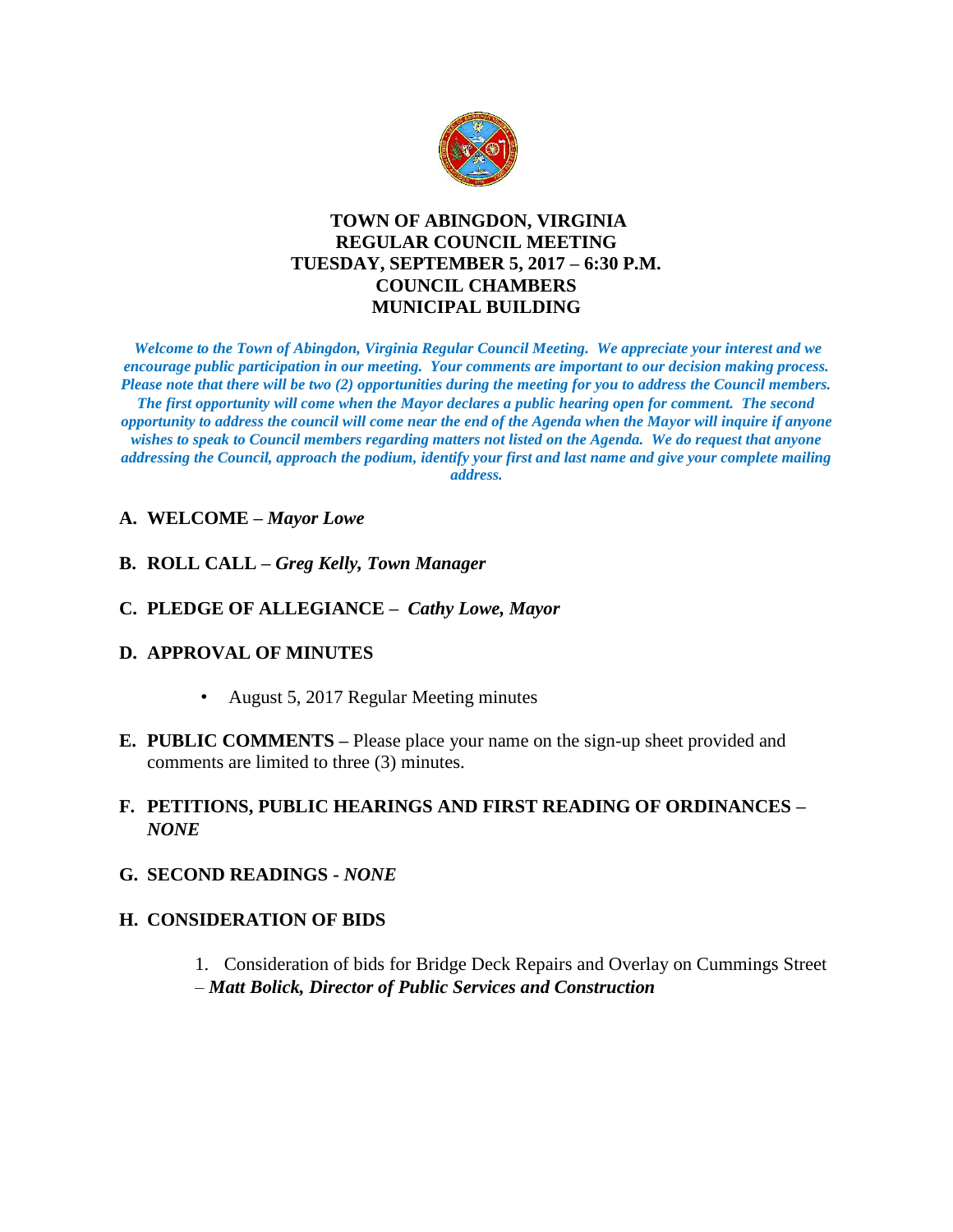Council Agenda September 5, 2017 Page Two

### **I. REPORTS FROM THE TOWN MANAGER/ASSISTANT TOWN MANAGER**

1. Consideration of request to form a citizen board for the purpose of examining FOIA requests – *Cindy Patterson, Council Member*

2. Update on the Urban Path Project – *Matt Bolick, Director of Public Works/Construction*

3. Consideration of changing time of regular monthly Council meetings to 6:30 p.m. and dispensing with the 5:30 work session meeting – *Mayor Lowe*

# **J. RESOLUTIONS – NONE.**

# **K. OLD BUSINESS/WORK SESSION AGENDA ITEMS NOT COVERED DURING WORK SESSION MEETING**

## **L. APPOINTMENTS TO BOARDS AND COMMITTEES**

- 1. **Virginia Highlands Small Business Incubator**
	- *Appointment to fill the unexpired term of Dr. French Moore, Jr.*
- 2. **Tourism Advisory Committee**
	- *Allison Mays from the Washington County Board of Supervisors has notified Jayne Duehring, Dir. of Tourism she is now able to serve as the BOS representative.*

## 3. **Sustain Abingdon**

- *Appointment to fill vacancy due to some members resigning.*

*If Council so desires, Closed Session pursuant to the Code of Virginia, 1950, as amended, Section 2.2-3711(A)(1) for the purpose of considering applications to fill the positions on the Planning Commission, Virginia Highlands Small Business Incubator and the Tourism Advisory Committee.* 

## **M. COUNCIL MEMBER REPORTS**

**N. ANNOUNCEMENTS**